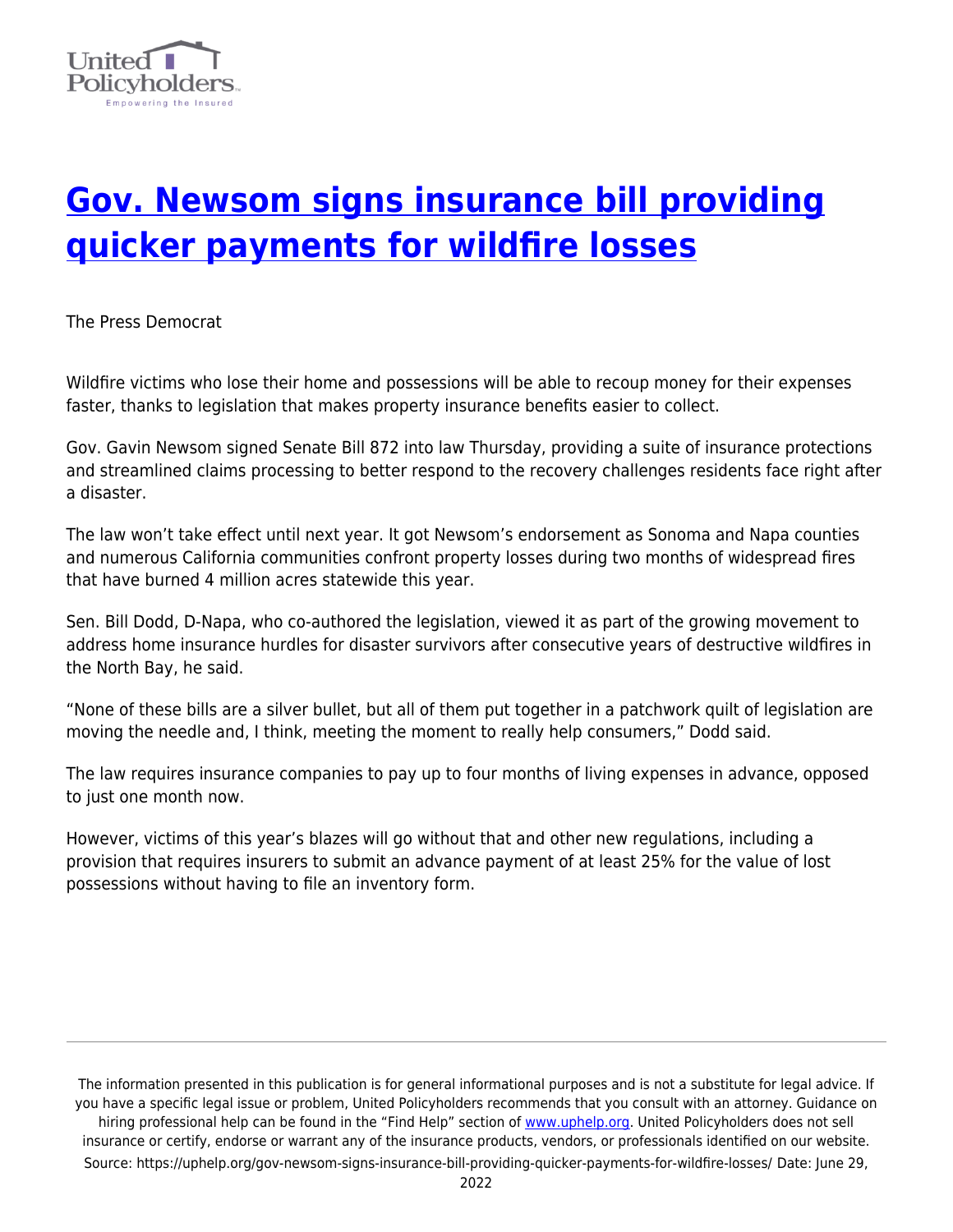

The California Department of Insurance has received numerous complaints from residents who have struggled to identify every item that was lost in a fire, Commissioner Ricardo Lara said Friday in a prepared statement.

Lara urged insurance companies to help wildfire survivors and provide up to 100% of their personal property coverage limits without a detailed, itemized form, which has been a common request.

"Wildfire survivors who are still sifting through the ruins of their home should not have to face an exhaustive inventory in order to start the recovery process," he said.

Dodd's bill also grants protections for homeowners who decide against rebuilding in the same place, but previously had the cost of land deducted from their insurance payout when they built on a new lot.

And it provides a two-month grace period to pay insurance premiums since residents often struggle to track down their mail or receive bills on time once they've been displaced by a fire or other natural disaster, Dodd said.

Dodd and State Sen. Mike McGuire, D-Healdsburg, who co-authored the bill, have been working on legislation like this for almost three years, but struggled to corral enough votes since insurance industry lobbyists balked at a previous proposal to require companies pay at least 70% of property losses without an inventory list.

McGuire said Newsom's signature last week marked a "well-deserved victory," but cautioned that more reforms are needed to help homeowners who are being dropped after a homeowner policy expires.

"The more money a homeowner has upfront after they lose their home, the easier their life will be to be able to secure secondary housing, to be able to purchase a new car that burned, to replace lost belongings and home furnishing," McGuire said. "While we have been successful on passing legislation, ultimately we have to look at larger reforms with the insurance industry and in the age of mega fires."

Amy Bach, executive director of United Policyholders, an advocacy group for consumers, said the new law provides "pragmatic solutions" that won't cause insurers to lose money but instead expedite payments for money that's owed to policyholders.

The information presented in this publication is for general informational purposes and is not a substitute for legal advice. If you have a specific legal issue or problem, United Policyholders recommends that you consult with an attorney. Guidance on hiring professional help can be found in the "Find Help" section of [www.uphelp.org.](http://www.uphelp.org/) United Policyholders does not sell insurance or certify, endorse or warrant any of the insurance products, vendors, or professionals identified on our website. Source: https://uphelp.org/gov-newsom-signs-insurance-bill-providing-quicker-payments-for-wildfire-losses/ Date: June 29,